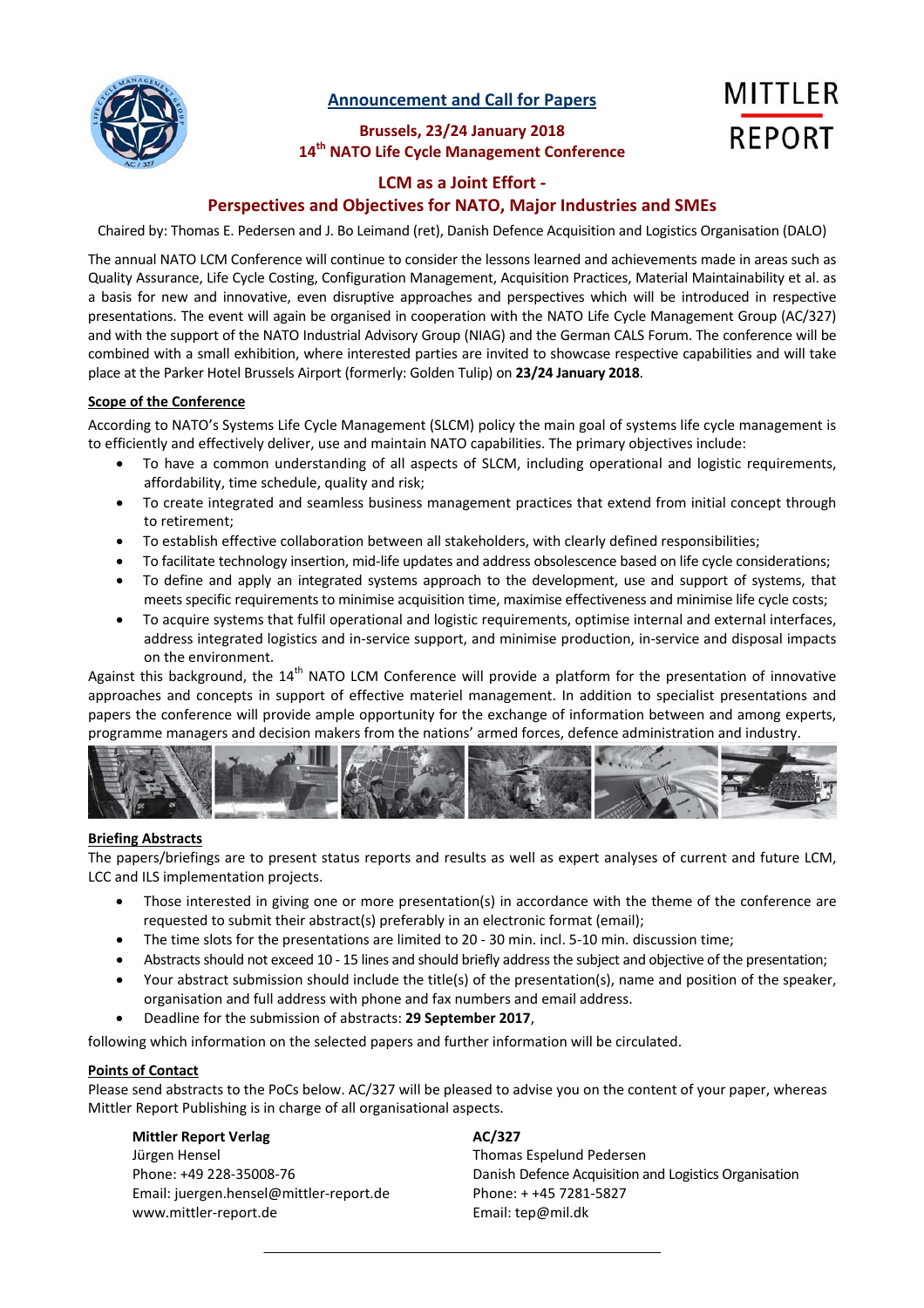### *14TH NATO LIFE CYCLE MANAGEMENT CONFERENCE & EXHIBITION*

Parker Hotel Brussels Airport, 23/24 January 2018

#### **- Exhibition Information -**

The exhibition will be located in the lobby (Foyer) adjacent to the conference rooms. The lobby will also serve as the location for the coffee breaks and the reception on the first day. The exhibits are limited to display panels, which have to be provided by the exhibitors themselves (tables and chairs are available from the hotel). Due to space limitations the number of exhibits must not exceed five (5), and for each exhibit the exhibit space measures  $3 \times 2$  m; no walls or platforms are provided (please see floor plan for details). Electricity and access to the internet via wireless LAN (WiFi) is provided free of charge. Exhibitors are kindly requested to bring their own electric plugs/adapters and extension cables.

#### **- Conference and Exhibition Area (1st Floor) - Scale: 1:200**



**MITTLER REPORT** 

*Mittler Report Verlag GmbH*  **Baunscheidtstr. 11, D-53113 Bonn, Germany Phone: +49 (0)228-35008-70, Fax : +49 (0)228-35008-71 Email: juergen.hensel@mittler-report.de**